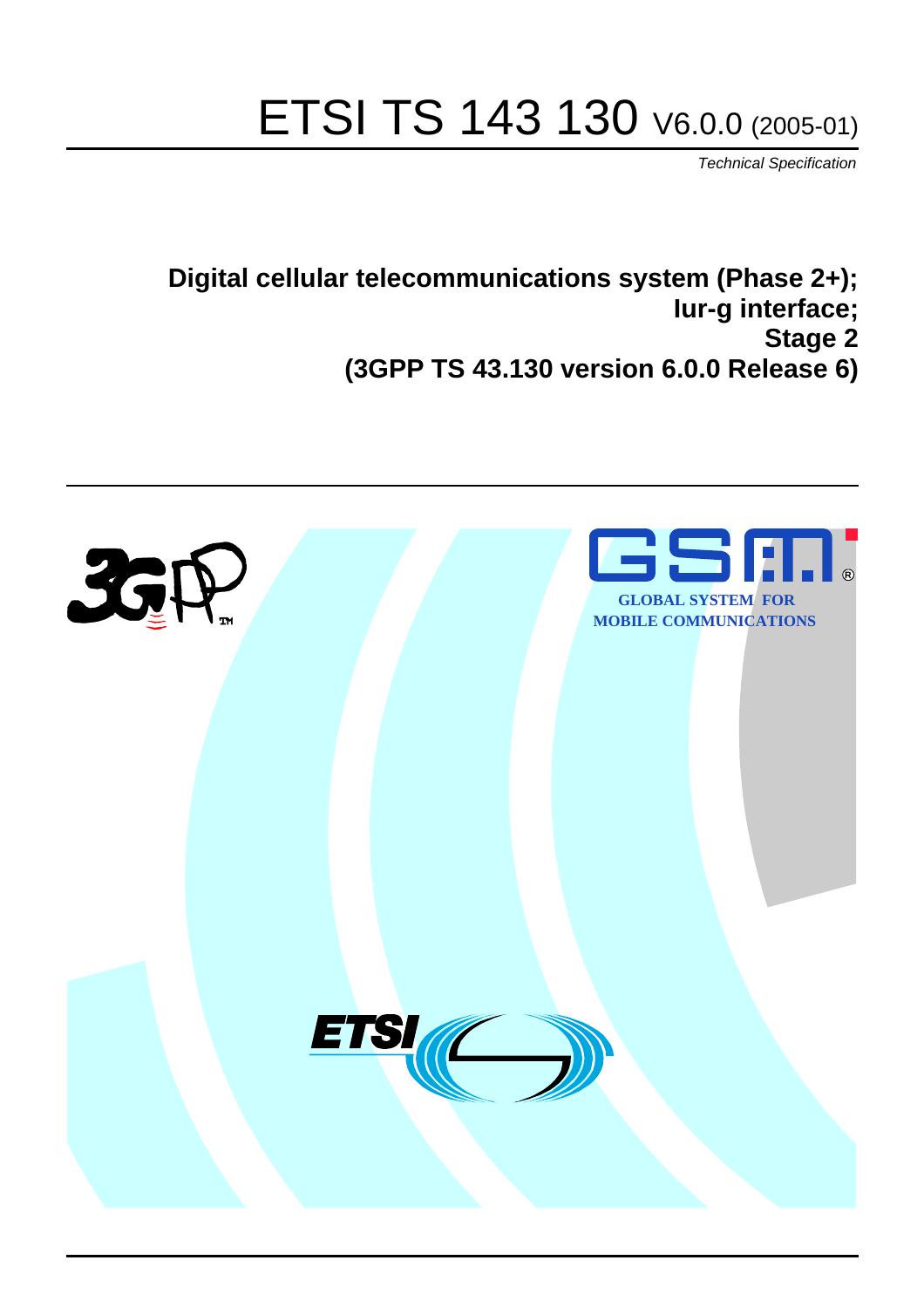Reference RTS/TSGG-0143130v600

> Keywords GSM

#### **ETSI**

#### 650 Route des Lucioles F-06921 Sophia Antipolis Cedex - FRANCE

Tel.: +33 4 92 94 42 00 Fax: +33 4 93 65 47 16

Siret N° 348 623 562 00017 - NAF 742 C Association à but non lucratif enregistrée à la Sous-Préfecture de Grasse (06) N° 7803/88

#### **Important notice**

Individual copies of the present document can be downloaded from: [http://www.etsi.org](http://www.etsi.org/)

The present document may be made available in more than one electronic version or in print. In any case of existing or perceived difference in contents between such versions, the reference version is the Portable Document Format (PDF). In case of dispute, the reference shall be the printing on ETSI printers of the PDF version kept on a specific network drive within ETSI Secretariat.

Users of the present document should be aware that the document may be subject to revision or change of status. Information on the current status of this and other ETSI documents is available at <http://portal.etsi.org/tb/status/status.asp>

If you find errors in the present document, please send your comment to one of the following services: [http://portal.etsi.org/chaircor/ETSI\\_support.asp](http://portal.etsi.org/chaircor/ETSI_support.asp)

#### **Copyright Notification**

No part may be reproduced except as authorized by written permission. The copyright and the foregoing restriction extend to reproduction in all media.

> © European Telecommunications Standards Institute 2005. All rights reserved.

**DECT**TM, **PLUGTESTS**TM and **UMTS**TM are Trade Marks of ETSI registered for the benefit of its Members. **TIPHON**TM and the **TIPHON logo** are Trade Marks currently being registered by ETSI for the benefit of its Members. **3GPP**TM is a Trade Mark of ETSI registered for the benefit of its Members and of the 3GPP Organizational Partners.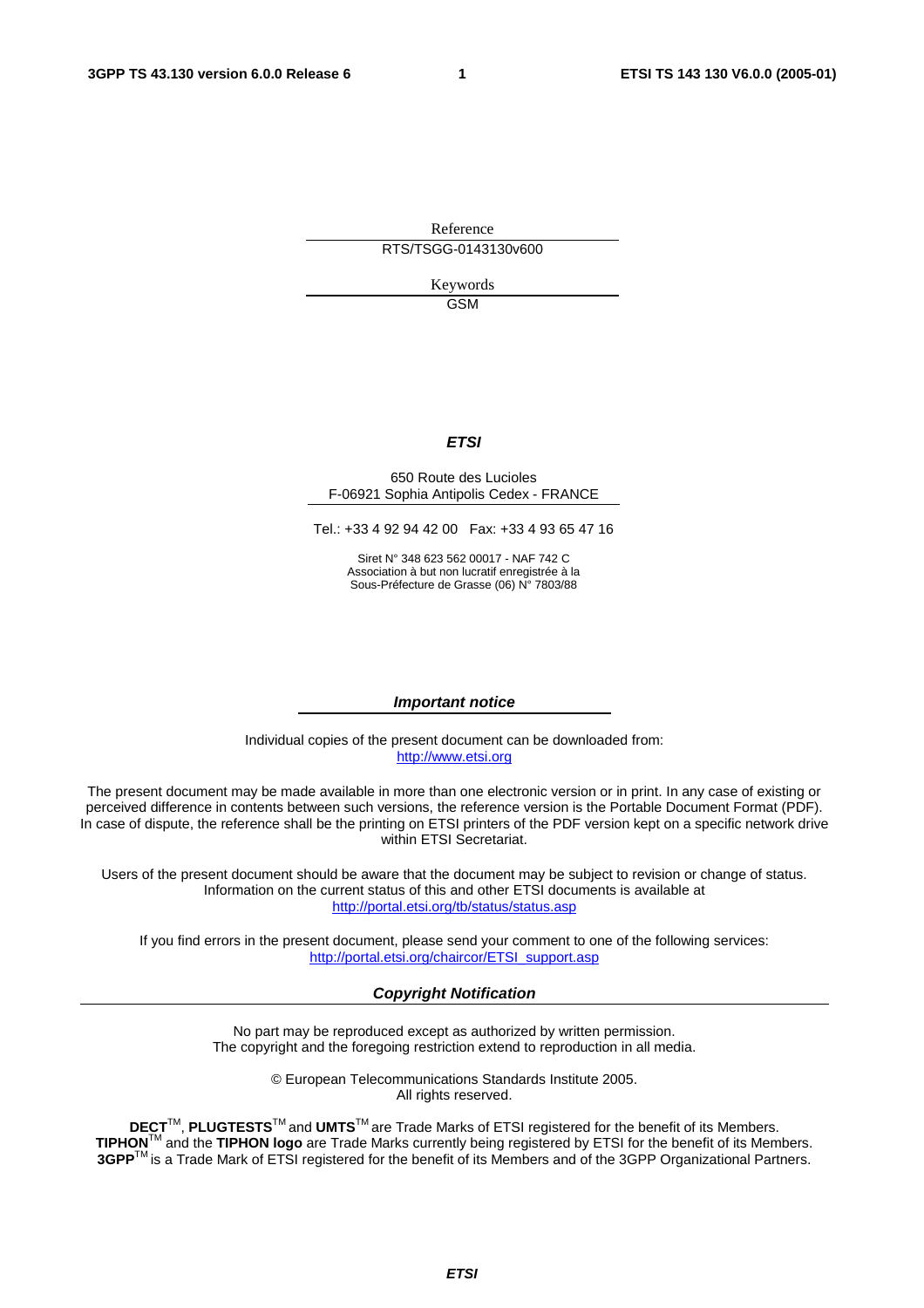# Intellectual Property Rights

IPRs essential or potentially essential to the present document may have been declared to ETSI. The information pertaining to these essential IPRs, if any, is publicly available for **ETSI members and non-members**, and can be found in ETSI SR 000 314: *"Intellectual Property Rights (IPRs); Essential, or potentially Essential, IPRs notified to ETSI in respect of ETSI standards"*, which is available from the ETSI Secretariat. Latest updates are available on the ETSI Web server ([http://webapp.etsi.org/IPR/home.asp\)](http://webapp.etsi.org/IPR/home.asp).

Pursuant to the ETSI IPR Policy, no investigation, including IPR searches, has been carried out by ETSI. No guarantee can be given as to the existence of other IPRs not referenced in ETSI SR 000 314 (or the updates on the ETSI Web server) which are, or may be, or may become, essential to the present document.

### Foreword

This Technical Specification (TS) has been produced by ETSI 3rd Generation Partnership Project (3GPP).

The present document may refer to technical specifications or reports using their 3GPP identities, UMTS identities or GSM identities. These should be interpreted as being references to the corresponding ETSI deliverables.

The cross reference between GSM, UMTS, 3GPP and ETSI identities can be found under <http://webapp.etsi.org/key/queryform.asp>.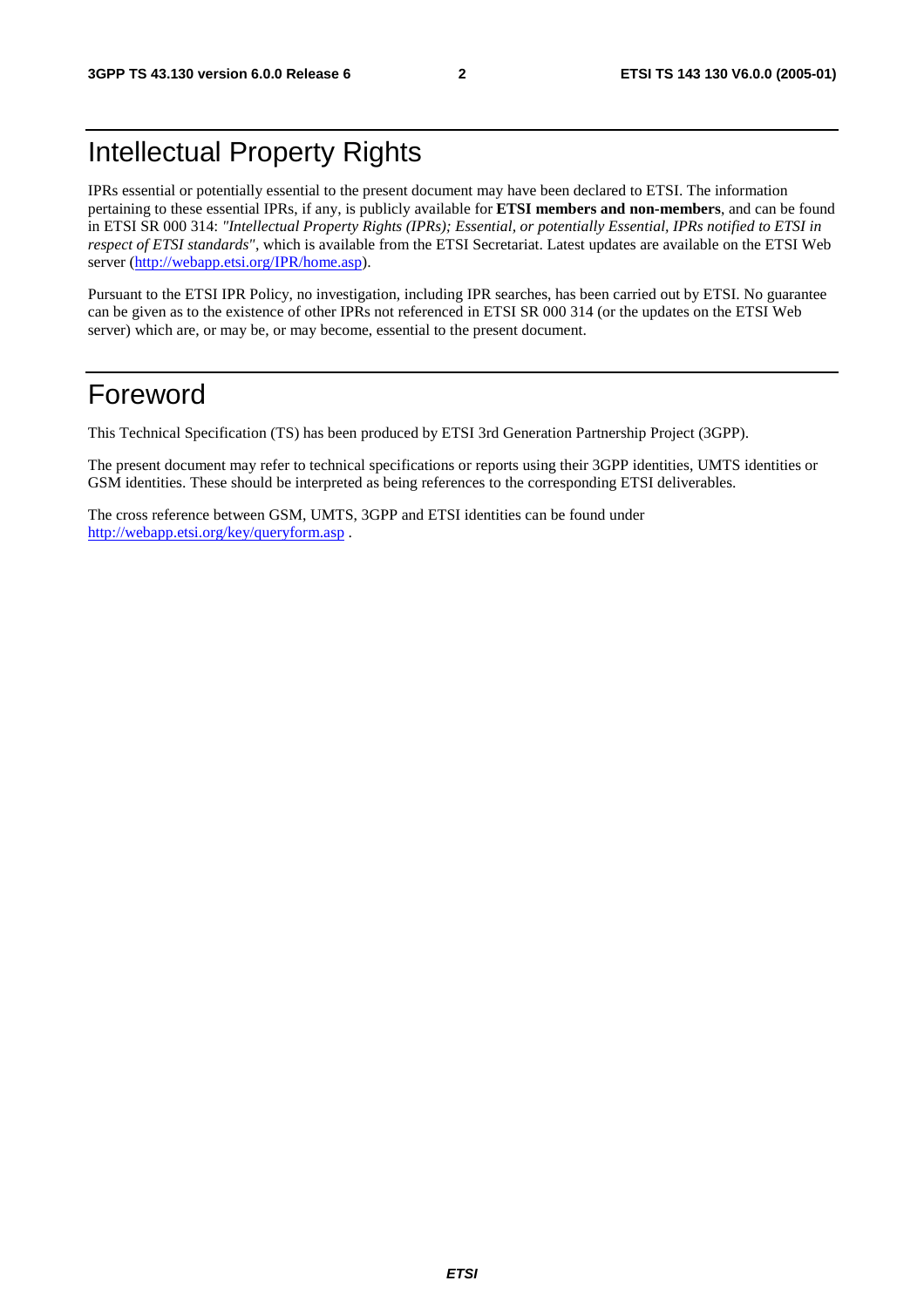$\mathbf{3}$ 

# Contents

| 1                                                                                                              |                               |  |  |  |
|----------------------------------------------------------------------------------------------------------------|-------------------------------|--|--|--|
| 2                                                                                                              |                               |  |  |  |
| 3<br>3.1<br>3.2<br>3.3                                                                                         |                               |  |  |  |
| 4<br>4.1<br>4.2<br>4.3                                                                                         |                               |  |  |  |
| 5<br>5.1<br>5.1.1<br>5.1.2<br>5.2                                                                              |                               |  |  |  |
| 6<br>6.1<br>6.2<br>6.3<br>6.4                                                                                  |                               |  |  |  |
| 7<br>7.1<br>7.2<br>7.2.1<br>7.2.2<br>7.2.3<br>7.2.4<br>7.2.5<br>7.3<br>7.4<br>7.4.1<br>7.4.2<br>7.4.3<br>7.4.4 |                               |  |  |  |
|                                                                                                                | <b>Annex A (Informative):</b> |  |  |  |
|                                                                                                                |                               |  |  |  |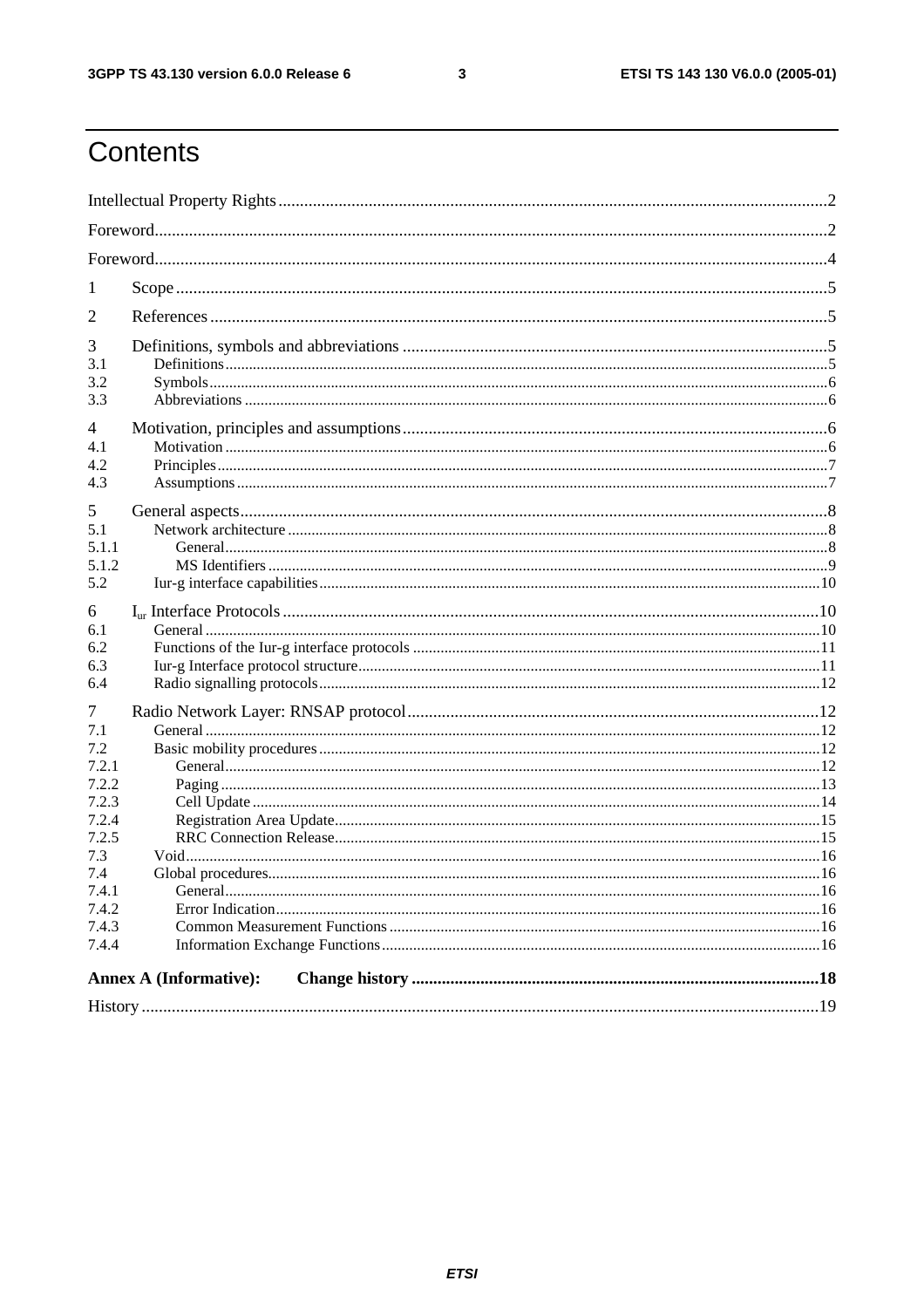# Foreword

This Technical Specification has been produced by the 3<sup>rd</sup> Generation Partnership Project (3GPP).

The contents of the present document are subject to continuing work within the TSG and may change following formal TSG approval. Should the TSG modify the contents of the present document, it will be re-released by the TSG with an identifying change of release date and an increase in version number as follows:

Version x.y.z

where:

- x the first digit:
	- 1 presented to TSG for information;
	- 2 presented to TSG for approval;
	- 3 or greater indicates TSG approved document under change control.
- y the second digit is incremented for all changes of substance, i.e. technical enhancements, corrections, updates, etc.
- z the third digit is incremented when editorial only changes have been incorporated in the document.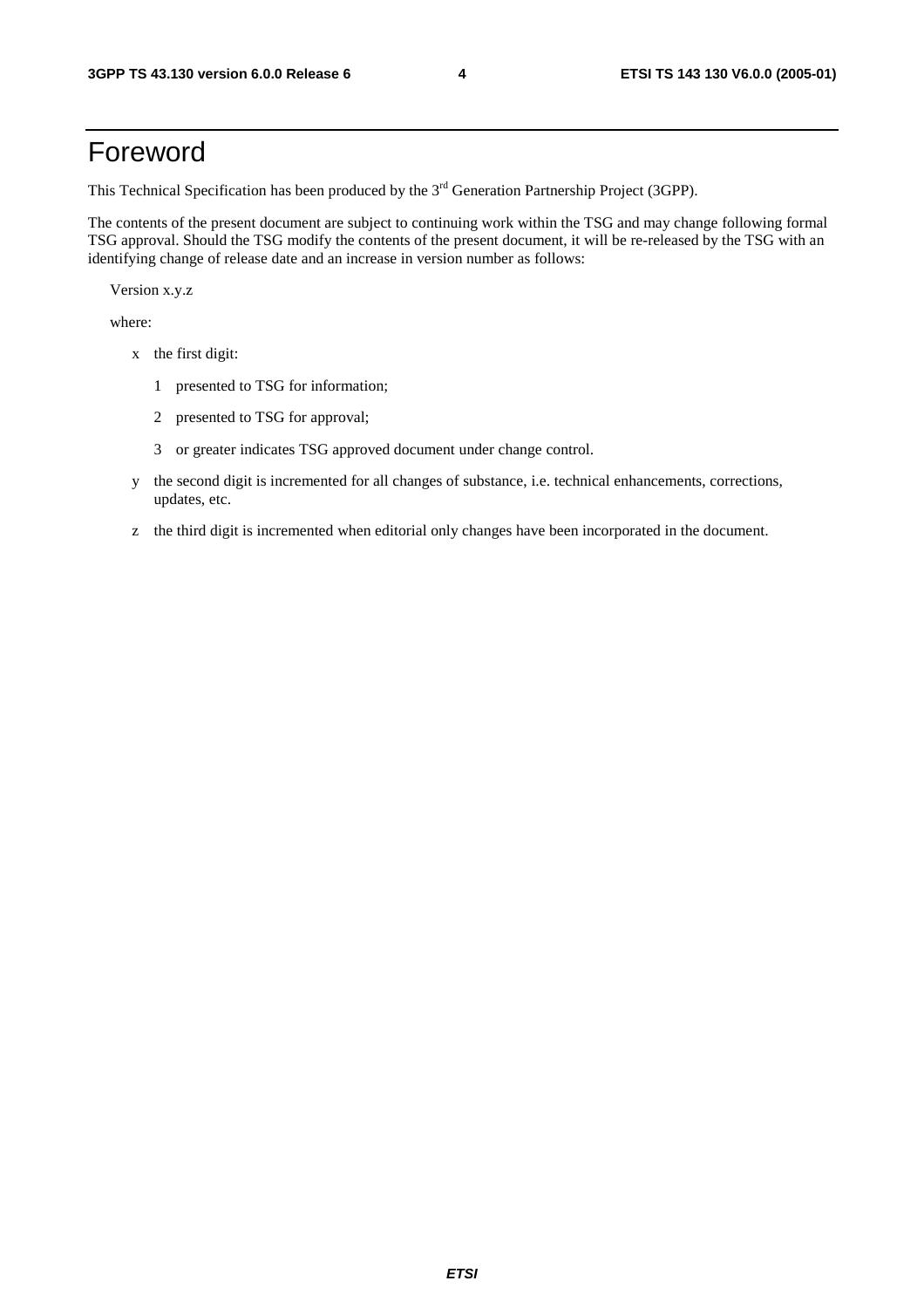### 1 Scope

The present document provides an overview of the Iur-g interface. It describes the motivation, principles and functionality of this interface. It does not contain the detailed description, which it is included in the stage 3 Technical Specifications.

# 2 References

The following documents contain provisions which, through reference in this text, constitute provisions of the present document.

- References are either specific (identified by date of publication, edition number, version number, etc.) or non-specific.
- For a specific reference, subsequent revisions do not apply.
- For a non-specific reference, the latest version applies. In the case of a reference to a 3GPP document (including a GSM document), a non-specific reference implicitly refers to the latest version of that document *in the same Release as the present document*.
- [1] 3GPP TR 21.905, "3rd Generation Partnership Project; Technical Specification Group Services and System Aspects; Vocabulary for 3GPP Specifications"
- [2] 3GPP TS 23.236, "3rd Generation Partnership Project; Technical Specification Group Services and System Aspects; Intra-domain connection of Radio Access Network (RAN) nodes to multiple Core Network (CN) nodes"
- [3] 3GPP TS 25.331, "3rd Generation Partnership Project; Technical Specification Group Radio Access Network; RRC Protocol Specification"
- [4] 3GPP TS 25.420, "3rd Generation Partnership Project; Technical Specification Group Radio Access Network; UTRAN Iur Interface General Aspects and Principles"
- [5] 3GPP TS 25.423, "3rd Generation Partnership Project; Technical Specification Group Radio Access Network; UTRAN Iur Interface RNSAP Signalling"
- [6] 3GPP TS 43.051, "Technical Specification 3rd Generation Partnership Project; Technical Specification Group GSM/EDGE Radio Access Network; Overall description - Stage 2; (Release 5)"
- [7] 3GPP TS 44.118, "3rd Generation Partnership Project; Technical Specification Group GSM EDGE Radio Access Network; Mobile radio interface layer 3 specification, Radio Resource Control Protocol (RRC); *Iu mode*"

# 3 Definitions, symbols and abbreviations

#### 3.1 Definitions

For the purposes of the present document, the terms and definitions given in 3GPP TR 21.905 [1] and the following ones apply:

**A/Gb mode:** mode of operation of the MS when connected to the Core Network via GERAN and the A and/or Gb interfaces.

**MS:** Unless stated otherwise, this refers with no distinction to both MS and UE.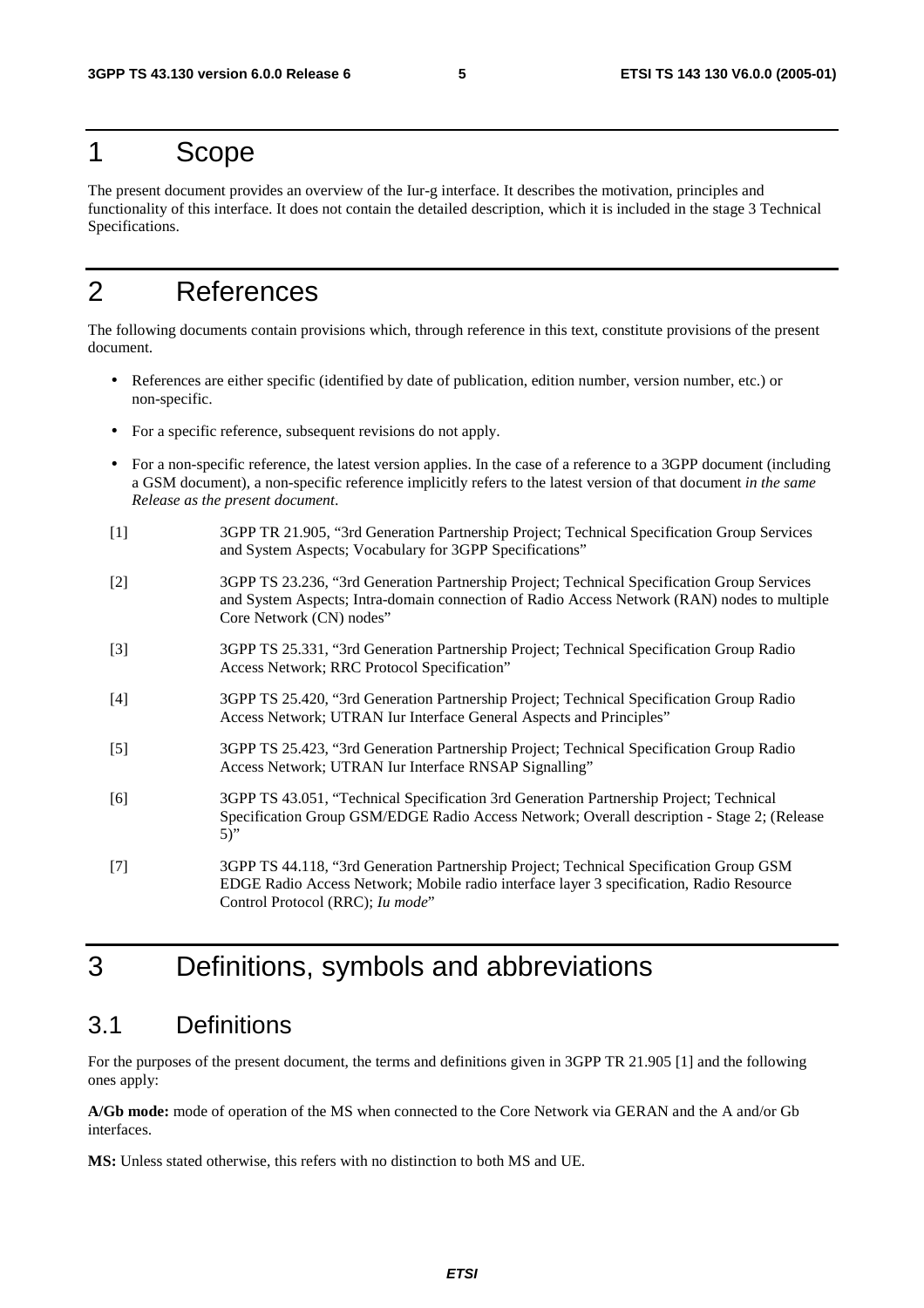**Iu mode:** mode of operation of the MS when connected to the Core Network via GERAN or UTRAN and the Iu interface.

**RAN node**: a BSS or a RNC.

#### 3.2 Symbols

For the purposes of the present document, the following symbols apply:

| A       | Interface between a BSS and an MSC                     |
|---------|--------------------------------------------------------|
| Gh      | Interface between a BSS and an SGSN                    |
| Iu      | Interface between a BSS/RNC and the CN                 |
| Iur     | Interface between two RNSs                             |
| $Iur-g$ | Interface between two BSSs or between a BSS and an RNS |
| Um      | Interface between a GERAN MS and a BSS                 |
| Uu      | Interface between a UE and the RNS                     |

#### 3.3 Abbreviations

For the purposes of the present document, the following abbreviations apply:

| <b>BSC</b>   | <b>Base Station Controller</b>               |
|--------------|----------------------------------------------|
| <b>BSS</b>   | <b>Base Station Sub-system</b>               |
| <b>CBSS</b>  | Controlling Base Station Sub-system          |
| CN           | Core Network                                 |
| <b>CRNC</b>  | <b>Controlling Radio Network Controller</b>  |
| <b>GERAN</b> | <b>GSM/EDGE Radio Access Network</b>         |
| <b>GPRS</b>  | General Packet Radio Service                 |
| <b>GRA</b>   | <b>GERAN Registration Area</b>               |
| LA.          | <b>Location Area</b>                         |
| MS           | <b>Mobile Station</b>                        |
| <b>MSC</b>   | Mobile Switching Centre                      |
| <b>NACC</b>  | Network Assisted Cell Change                 |
| <b>NNSF</b>  | <b>NAS Node Selection Function</b>           |
| R A          | Routeing Area                                |
| <b>RAN</b>   | Radio Access Network                         |
| <b>RNC</b>   | Radio Network Controller                     |
| <b>RNS</b>   | Radio Network Sub-system                     |
| <b>RNSAP</b> | Radio Network Subsystem Application Part     |
| <b>RNTI</b>  | Radio Network Temporary Identity             |
| <b>RRA</b>   | <b>RAN Registration Area</b>                 |
| <b>RRM</b>   | Radio Resource Management                    |
| SBSC         | Serving Bsc                                  |
| <b>SBSS</b>  | <b>Serving Bss</b>                           |
| <b>SGSN</b>  | Serving GPRS Support Node                    |
| <b>SRNC</b>  | <b>Serving RNC</b>                           |
| UE           | User Equipment                               |
| <b>UMTS</b>  | Universal Mobile Telephony System            |
| <b>URA</b>   | <b>UTRAN Registration Area</b>               |
| <b>UTRAN</b> | <b>UMTS Terrestrial Radio Access Network</b> |
|              |                                              |

# 4 Motivation, principles and assumptions

#### 4.1 Motivation

As part of the work to connect GERAN via the Iu interface to the CN, the GRA and RNTI concepts have also been adopted for the GERAN. With these concepts, an inactive mobile in the RRC-GRA\_PCH state (see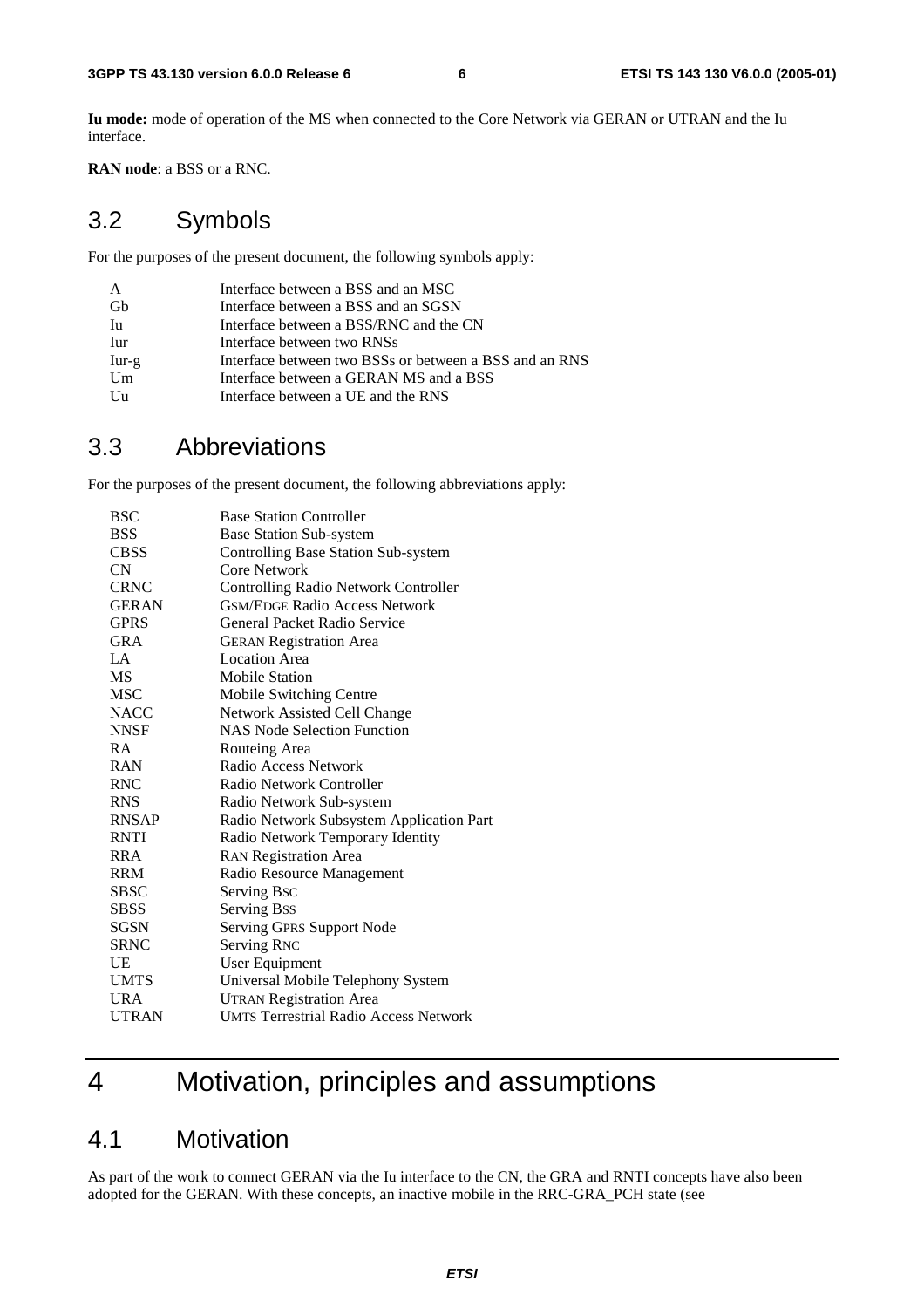3GPP TS 44.118 [7]) will perform signalling to the network whenever it changes the GRA. Since GRAs need not be constrained by BSC coverage areas, it is possible that the MS reselects a cell on a different BSC but on the same GRA. In order maintain the ability to page the mobile in the GRA with the correct RNTI, as well as to enable a path for a GRA update procedure with the serving BSC, it is necessary to have an Iur-g interface between the BSSs.

The same principle applies for dual-RAN capable mobiles. The architecture specifications permit network operators to design networks that alleviate the potential problem caused by dual mode mobiles frequently toggling between UTRAN and GERAN coverage areas (e.g. in indoor coverage situations): for instance, common LAIs and RAIs for GERAN and UTRAN cells in the same geographical area. Defining GERAN and UTRAN cells in common LAs and RAs permits an inactive mobile to change from GERAN to UTRAN coverage or, vice versa, without any signalling to the network. Prior to Release 5, this is possible because GSM/GPRS is does not use the connection oriented Iu interface. From Release 5 on, an *inactive* MS would signal to the network when a cell change involving change of RAN takes place. To prevent this, operators may configure GRA IDs and URA IDs to indicate the same registration area. To enable paging across these registration areas, as well as to enable the possibility to perform GRA/URA update procedures with the serving BSC/RNC, it is necessary to have an Iur-g interface between the BSS and the RNC.

The definition of GRAs/URAs has the following benefits:

- It increases the MT call success rate: by reducing the frequency of updates, it reduces the time during which the MS is believed by the RAN to be in the old registration area, when paging requests would fail.
- It reduces the amount of signalling on the radio interface, since the mobile does not need to indicate cell changes when moving within a GRA/URA.
- For the same reason, it reduces the amount of signalling in the network, thus decreasing the number of updates and of SRNC/SBSC relocation procedures.

The Iur-g may bring other benefits:

- Support for the SRNC/SBSC relocation procedure: the current SRNS relocation procedure defined for UTRAN using the Iur interface could be reused, improving the performance of the procedure. The Cell Update and Relocation Commit messages could be transferred over this interface.

#### 4.2 Principles

The Iur-g interface shall be designed based on the following principles:

- The Iur-g interface shall be open.
- From a logical standpoint, this interface is a point to point interface between one BSS and one BSS or RNC within a PLMN. From a physical point of view, the interface could share Iu or other transmission resources.
- The Iur-g interface is optional. The presence of the Iur-g shall be transparent to the MS: the 3GPP specifications shall ensure that all mobiles function correctly irrespective of the presence or absence of the Iur-g interface.
- This interface shall support the exchange of signalling information between a BSS and a BSC/RNC. The Iur-g interface shall not carry user information.
- A GRA contains one or more GERAN cells and zero or more UTRAN cells. A URA contains one or more UTRAN cells and zero or more GERAN cells.
- NOTE: The term RAN Registration Area (RRA) is used in this document to refer to a registration area irrespective of whether it contains GERAN cells, UTRAN cells or both types of cells. The terms GRA and URA will be used in GERAN and UTRAN specifications, respectively, where GRAs may contain UTRAN cells and URAs may contain GERAN cells.
- In *Iu mode*, the BSC has been allocated an identifier (BSC-Id) from the same pool of numbers as the RNC-Id.

### 4.3 Assumptions

NOTE: This section will be removed from this TR when the assumptions listed here are either consolidated and incorporated to the sub-clause on principles and/or procedures, superseded or rejected.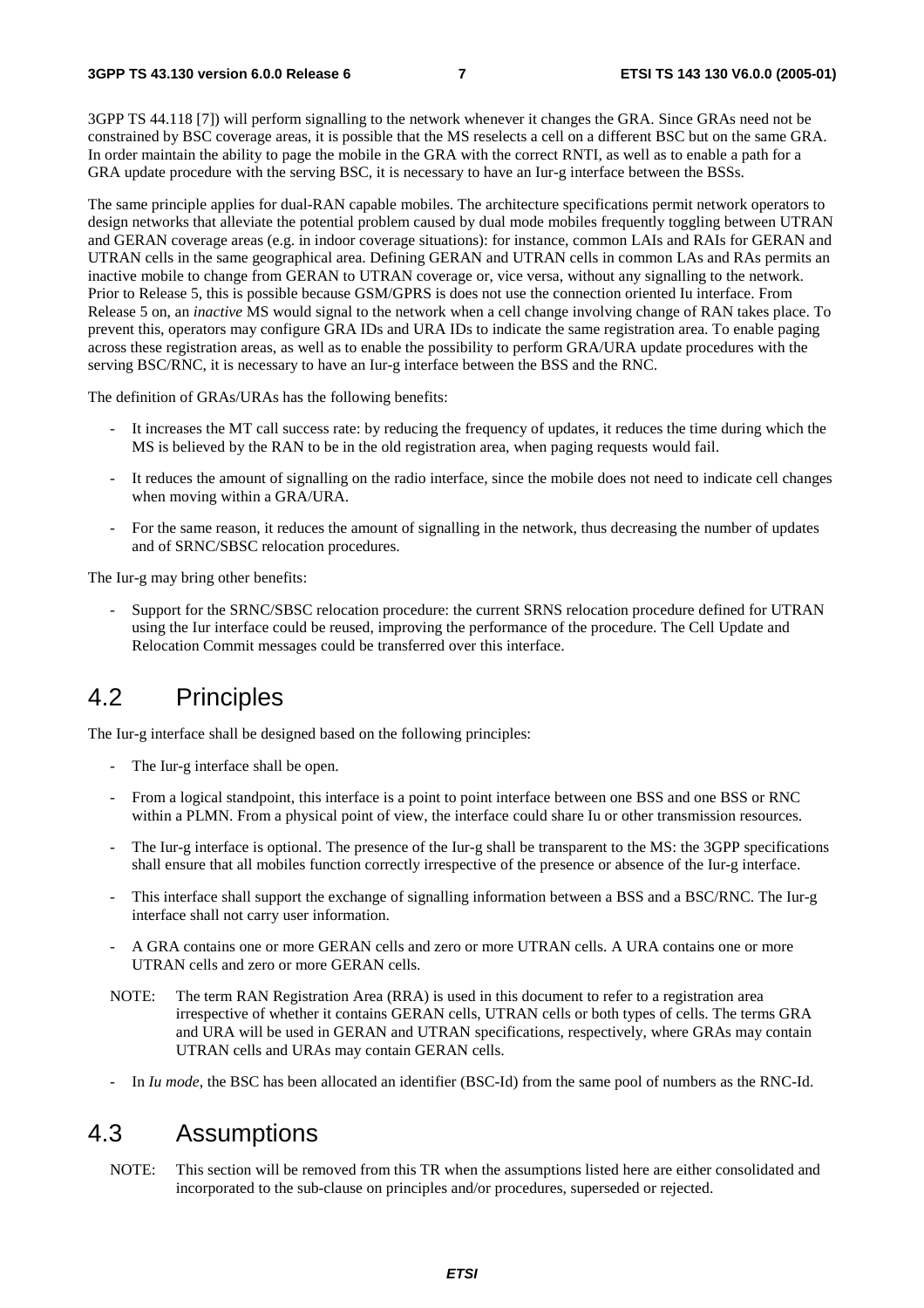The following working assumptions are considered at the present version of this TR:

- 1. The Cell Update procedure performed when the MS is controlled
	- by a controlling RNC when the serving RAN node is a BSC, or
	- by a controlling BSC, independently of the serving RAN node (RNC or BSC),

will always trigger a SRNC/SBSC relocation, regardless of the cell update cause. Exception to this rule is when the SBSS/SRNC would reply with an RRC Connection Release message. In that case the serving node relocation may not be needed.

- 2. The GRA/URA Update procedure may cause SRNC/SBSC relocation. This is left as implementation matter.
- 3. The interface between two BSSs and between a BSS and an RNC will be the same, namely the Iur-g interface.
- 4. The Iur-g interface is based on a subset of procedures and messages of the Iur interface of UTRAN, namely the RNSAP (see 3GPP TS 25.423 [5]).
- 5. If the NNSF is supported in the network, one GRA should not contain GERAN cells or GERAN and UTRAN cells from different MSCs or SGSNs pool areas (see 3GPP TS 23.236 [2]). If the NNSF is not supported one GRA cannot contain GERAN cells or GERAN and UTRAN cells from different MSCs or SGSNs.
- 6. In cases of a mixed registration area (i.e. a registration area containing UTRAN cells and GERAN cells), the RRC entity in the serving node must implement RRC functionalities and appropriate coding that are potentially used over the Iur-g interface. For example, if a registration area contains UTRAN and GERAN cells and the serving node is SRNC, then RRC entity in SRNC must handle RRC functions for Cell Update, GRA Update and RRC Connection Release that are specified in 3GPP TS 44.118. Similarly, if in such mixed environment there is a SBSC, then the SBSC must handle related RRC functions as specified in 3GPP TS 25.331.

# 5 General aspects

### 5.1 Network architecture

#### 5.1.1 General

The Iur-g interface is the logical interface between two BSSs or a BSC and an RNC and it is only considered in *Iu mode*. This is depicted in Figure 1.



**Figure 1: Reference architecture for the Iur-g interface.**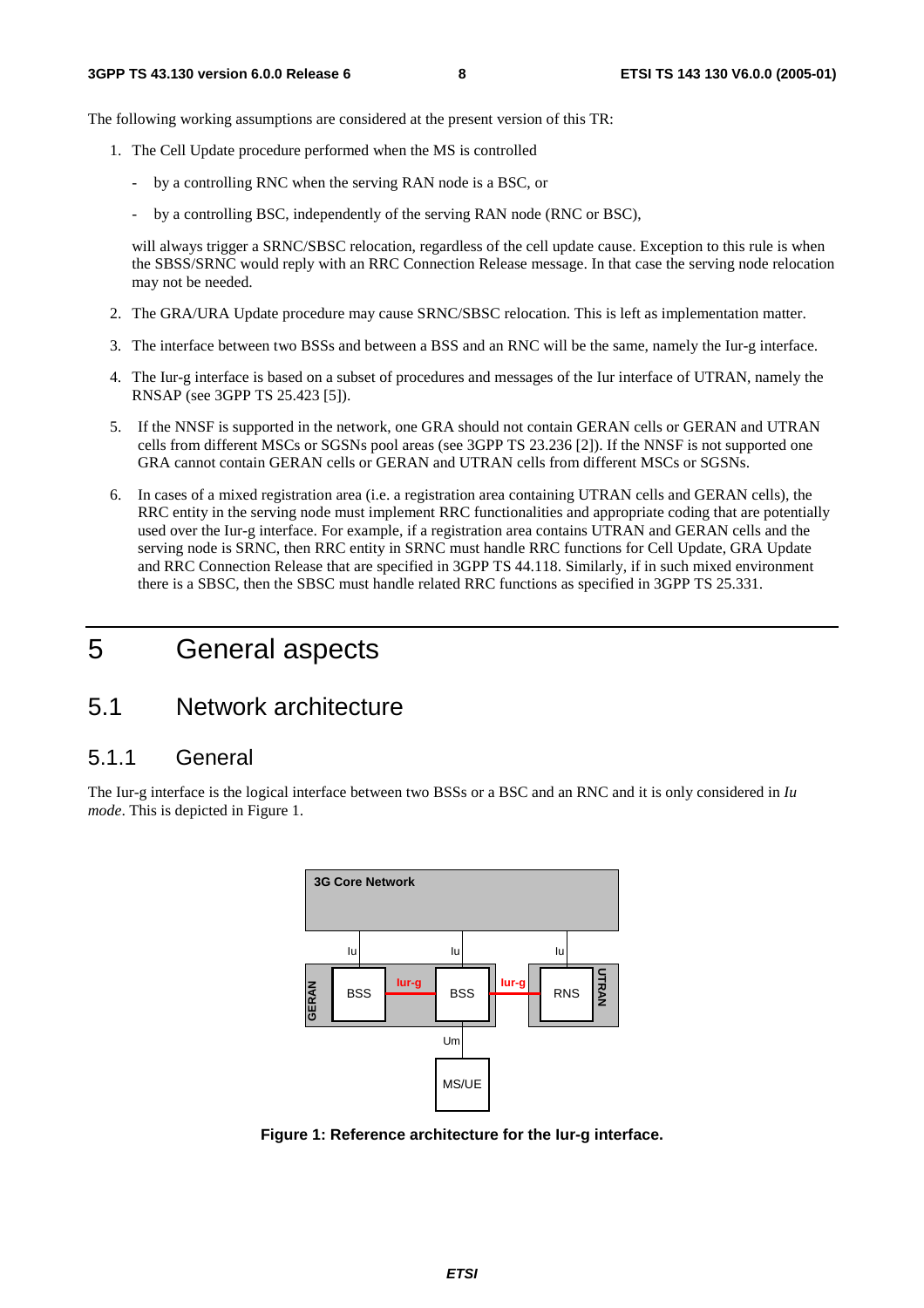#### 5.1.2 MS Identifiers

The Radio Network Temporary Identities (RNTI) are used as MS/UE identifiers within the GERAN/UTRAN and in signalling messages between MS/UE and GERAN. Four types of RNTI exist:

- 1) Serving BSS/RNC RNTI (S-RNTI);
- 2) Drift BSS/RNC RNTI (D-RNTI);
- 3) Cell RNTI (C-RNTI);
- 4) UTRAN RNTI (U-RNTI) or GERAN RNTI (G-RNTI);

The S-RNTI is used:

- by the MS/UE to identify itself to the Serving BSS/RNC;
- by the SBSS/SRNC to address the MS/UE; and
- by the DBSS/DRNC to identify the MS/UE to serving BSS/RNC.

The S-RNTI is allocated for all MSs/UEs having an RRC connection. It is allocated by the serving BSS/RNC and it is unique within the serving BSS/RNC. The S-RNTI is reallocated always when the serving BSS/RNC for the RRC connection is changed.

The D-RNTI is used by the serving BSS/RNC to identify the MS/UE to the drift BSS/RNC.

NOTE: The D-RNTI is never used on the Um/Uu interface.

The D-RNTI is allocated by the drift BSS/RNC upon drift MS/UE contexts establishment and it shall be unique within the drift BSS/RNC. Serving BSS/RNC shall know the mapping between the S-RNTI and the D-RNTIs allocated in the drift BSS for the same MS/UE. The drift BSS/RNC shall know the S-RNTI and SBSS-ID/RNC-ID related to the existing D-RNTI within the drift BSS/RNC.

The C-RNTI is used this identifier is used only in UTRAN:

- in case of the Iur-g interface between UTRAN and GERAN (specifically the case of a SBSS and DRNC);
- by the UE to identify itself to the controlling RNC; and
- by the controlling RNC to address the UE.

The C-RNTI is allocated by the controlling RNC upon UE accessing a new cell. The C-RNTI shall be unique within the accessed cell. The controlling RNC shall know the D-RNTI associated to the C-RNTI within the same logical RNC (if any).

The G-RNTI/U-RNTI is allocated to an MS/UE having an RRC connection and it identifies the MS/UE within GERAN/UTRAN. The G-RNTI/U-RNTI is composed of:

- SBSS/SRNC identity; and
- S-RNTI.

Each BSS/RNC has a unique identifier within the GERAN/UTRAN part of the PLMN, denoted by BSS/RNC identifier (BSS-ID/RNC-ID). This identifier is used to route GERAN/UTRAN interface messages to the correct BSS/RNC. The BSS-ID/RNC-ID of the serving BSS/RNC together with the S-RNTI is a unique identifier of the MS/UE in the GERAN/UTRAN part of the PLMN.

From this architecture, there are three possible scenarios for a particular MS/UE:

- a) Both the serving and the controlling RAN nodes are BSCs.
- b) The serving RAN node is a BSC and the controlling RAN node is an RNC.
- c) The serving RAN node is an RNC and the controlling RAN node is a BSC.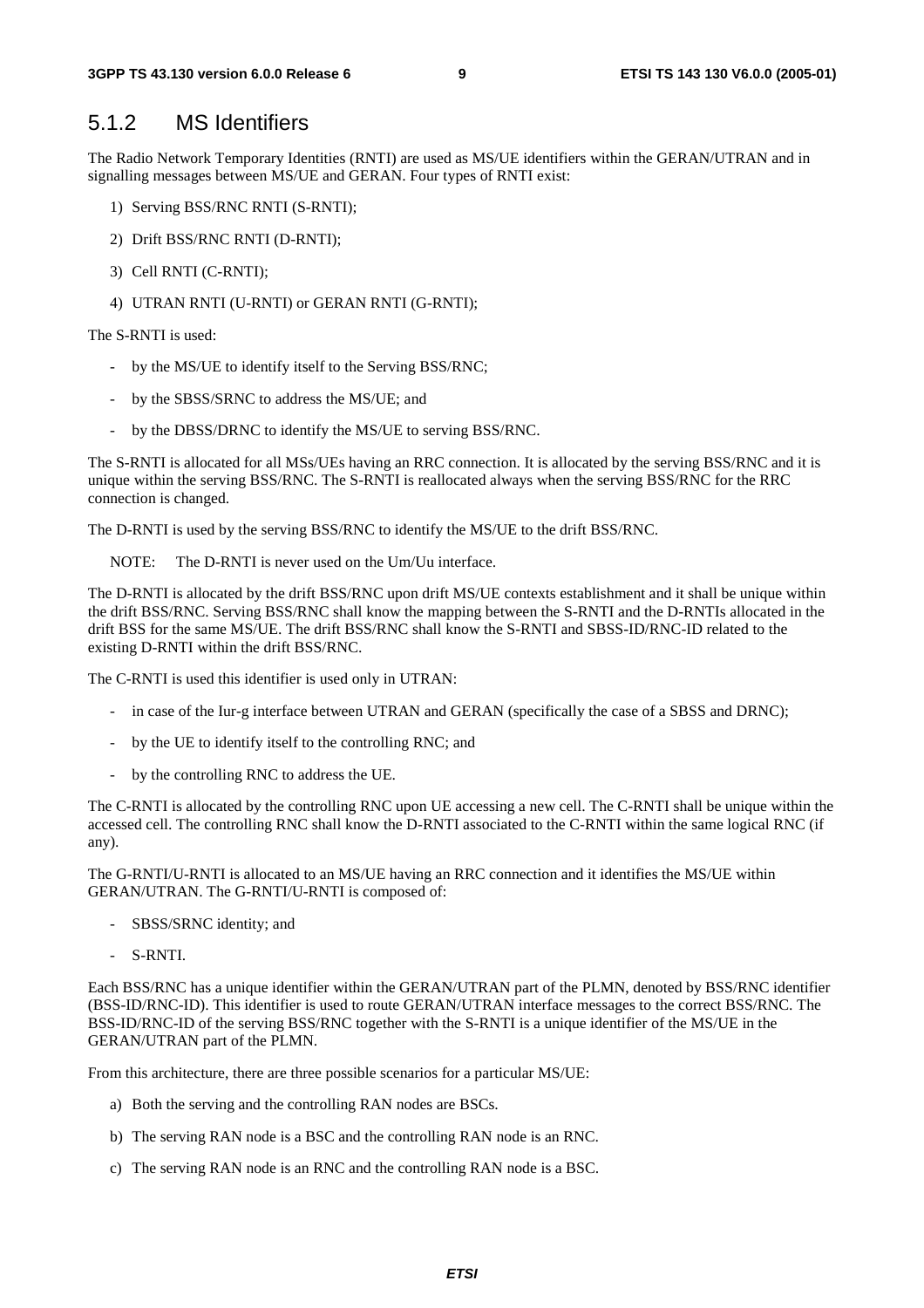#### **3GPP TS 43.130 version 6.0.0 Release 6 10 ETSI TS 143 130 V6.0.0 (2005-01)**

These scenarios are shown in Figure 2.





#### 5.2 Iur-g interface capabilities

The Iur-g interface provides capability to support radio interface mobility between BSSs or between a BSS and an RNS of UEs having a connection with the GERAN or the UTRAN. This capability includes the support of paging, cell update, registration area update and handover between BSSs or between a BSS and an RNS. Further, Iur-g interface provides capability to support information exchange between two BSSs or between a BSS and RNS.

# 6 Iur Interface Protocols

### 6.1 General

There shall exist a clear separation between the Radio Network Layer and the Transport Layer. Therefore, the radio network signalling is separated from the data transport resource and traffic handling as shown in Figure 3. This separation is also present in the Iur interface (see 3GPP TS 25.420 [4]).

Since the Iur-g does not carry user data information, neither data transport resources nor Transport Signalling are present on this interface. These elements, present in the Iur interface but not in the Iur-g, are shown in dotted lines in Figure 3.



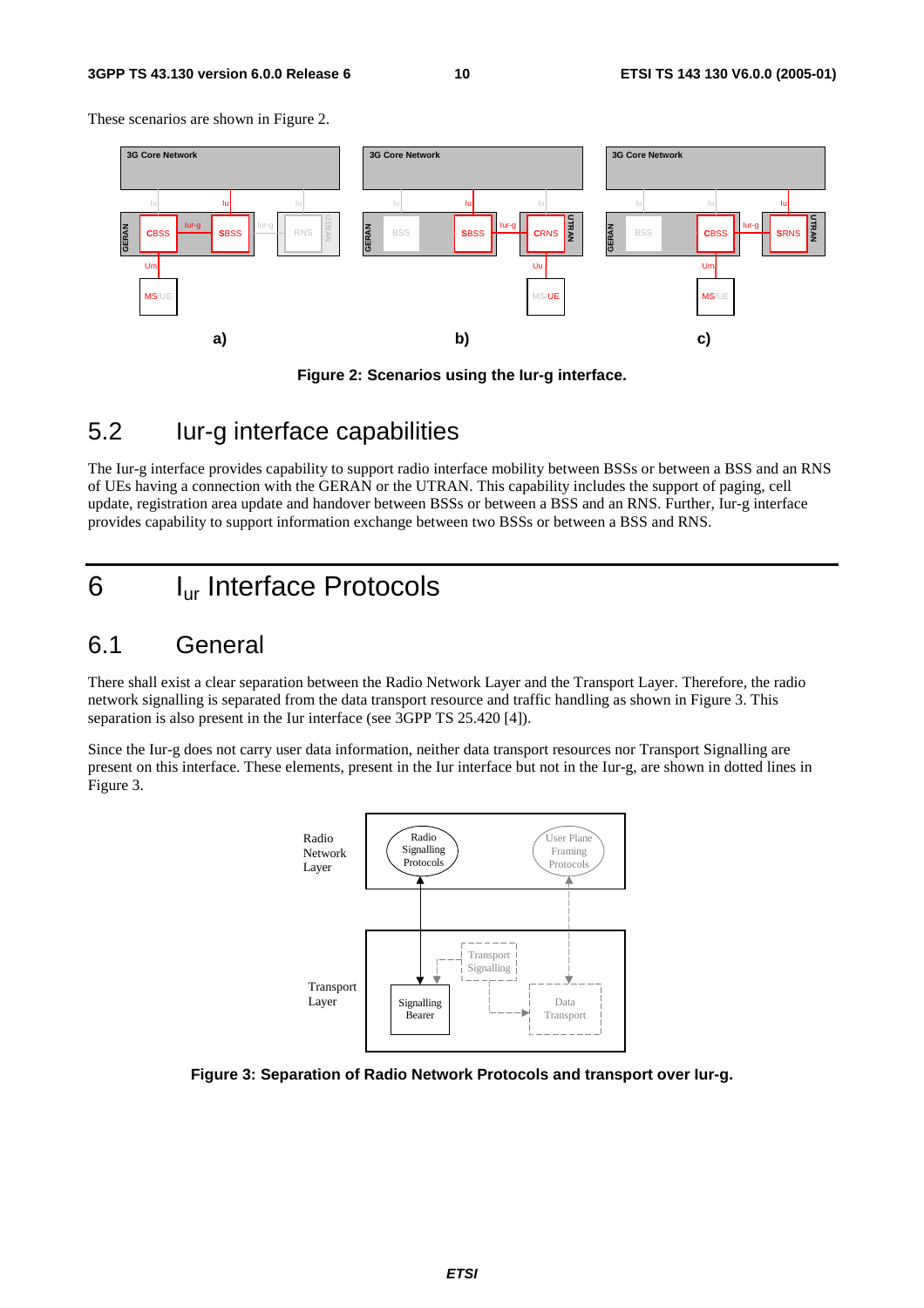The following Table lists all stage 3 specifications that are used for Iur-g interface:

| Spec. No  | Spec. Name                                          |
|-----------|-----------------------------------------------------|
| TS 25.401 | <b>UTRAN Overall Description</b>                    |
| TS 25.420 | UTRAN Iur Interface: General Aspects and Principles |
| TS 25.421 | UTRAN lur interface Layer 1                         |
| TS 25.422 | UTRAN lur Interface Signalling Transport            |
| TS 25.423 | UTRAN Iur Interface RNSAP Signalling                |

**Table 1: Stage 3 Iur-g interface specifications** 

### 6.2 Functions of the Iur-g interface protocols

The list of functions on the Iur-g interface is the following:

- **Paging**. This function allows the SBSS/SRNC to page a MS/UE in a GRA/URA or a cell in the DBSS/DRNS;
- **Relocation Execution**. This function allows the SBSS/SRNC to finalise a Relocation previously prepared via other interfaces;
- **Reporting of General Error Situations**. This function allows reporting of general error situations, for which function specific error messages have not been defined.
- **Measurements on Common Resources**. This function allows an BSS/RNC to request from another BSS/RNC to initiate measurements on Common Resources. The function also allows the requested BSS/RNC to report the result of the measurements.

# 6.3 Iur-g Interface protocol structure

The Iur interface protocol architecture consists of two functional layers:

- **Radio Network Layer**: it defines the procedures related to the interaction of two BSSs or between a BSS and an RNC within a PLMN. The radio network layer consists of a Radio Network Control Plane and a Radio Network User Plane. The functionality of the Radio Network User Plane of the Iur-g interface is null.
- **Transport Layer:** it consists of two planes:
	- a) **Transport Network Control Plane**: it defines procedures for establishing physical connections between two BSSs or between a BSS and an RNC within a PLMN. The functionality of the Transport Network Control Plane of the Iur-g interface is null.
	- b) **Transport Network User Plane**: it provides means for the transport of the Radio Network Layer information.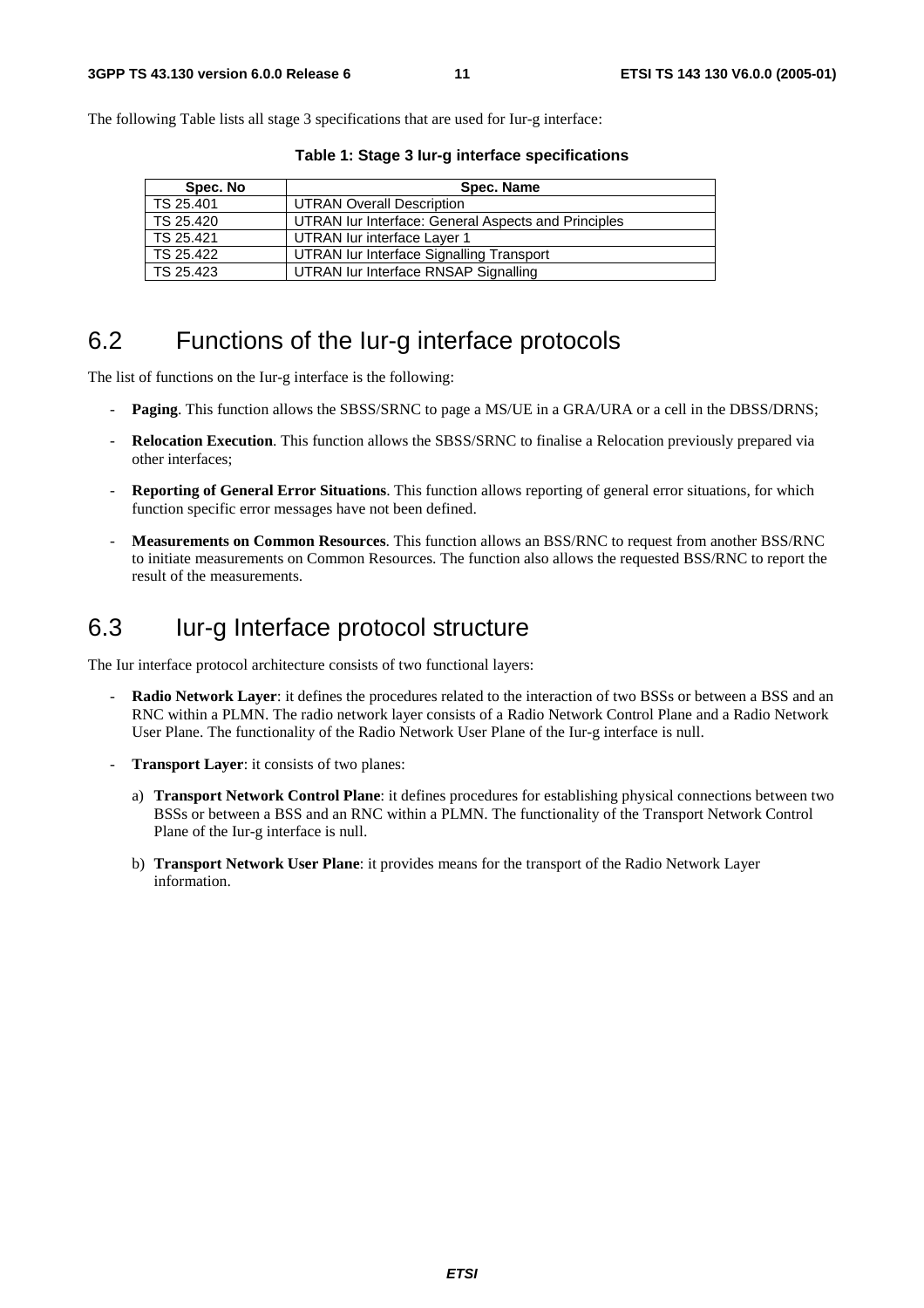| Radio<br>Network<br>Layer     |                                                  | <b>Control Plane</b><br><b>RNSAP</b>                                            |                                        |                      |  |
|-------------------------------|--------------------------------------------------|---------------------------------------------------------------------------------|----------------------------------------|----------------------|--|
| Transport<br>Network<br>Layer | MTP3-B<br>SSCF-NNI<br><b>SSCOP</b><br><b>ATM</b> | Transpo Networ<br>User Plan<br><b>SCCP</b><br>M3UA<br><b>SCTP</b><br>IP<br>AAL5 | M3UA<br><b>SCTP</b><br>IP<br>Data Link | Transport<br>Control |  |
| п<br>п                        |                                                  |                                                                                 |                                        | Physical             |  |

**Figure 4: Iur-g interface protocol structure.** 

## 6.4 Radio signalling protocols

The protocol responsible for providing signalling information across the Iur-g interface is a sub-set of the Radio Network Subsystem Application Part (RNSAP) (see 3GPP TS 25.423 [5]). This subset of RNSAP is terminated by two BSSs or by the BSS and RNC inter-connected via the Iur-g interface.

The subset of RNSAP procedures applicable to the Iur-g interface are divided into two modules as follows:

- 1. **RNSAP Basic Mobility Procedures**: these procedures are used to handle the mobility within GERAN or between GERAN and UTRAN.
- 2. **RNSAP Global Procedures**: these procedures are not related to a specific MS. The procedures in this module are in contrast to the above module involving two peer CBSSs or a CBSS and a CRNC.

# 7 Radio Network Layer: RNSAP protocol

### 7.1 General

The following sub-clauses describe the applicability of the procedures that are supported on the Iur-g interface. The actual Iur-g interface procedures are further described in 3GPP TS 25.423 [5]. These sub-clauses show those procedures integrated with procedures on other interfaces and/or events in other network entities than the BSS or the RNC.

### 7.2 Basic mobility procedures

#### 7.2.1 General

The Iur-g interface has no Radio Network User Plane functionality and SBSS/SRNS relocation is performed during every Cell Update procedure. Therefore, the only state when the MS is simultaneously known by two BSSs or one BSS and one RNC is in GERAN RRC-GRA\_PCH state and UTRAN URA\_PCH state.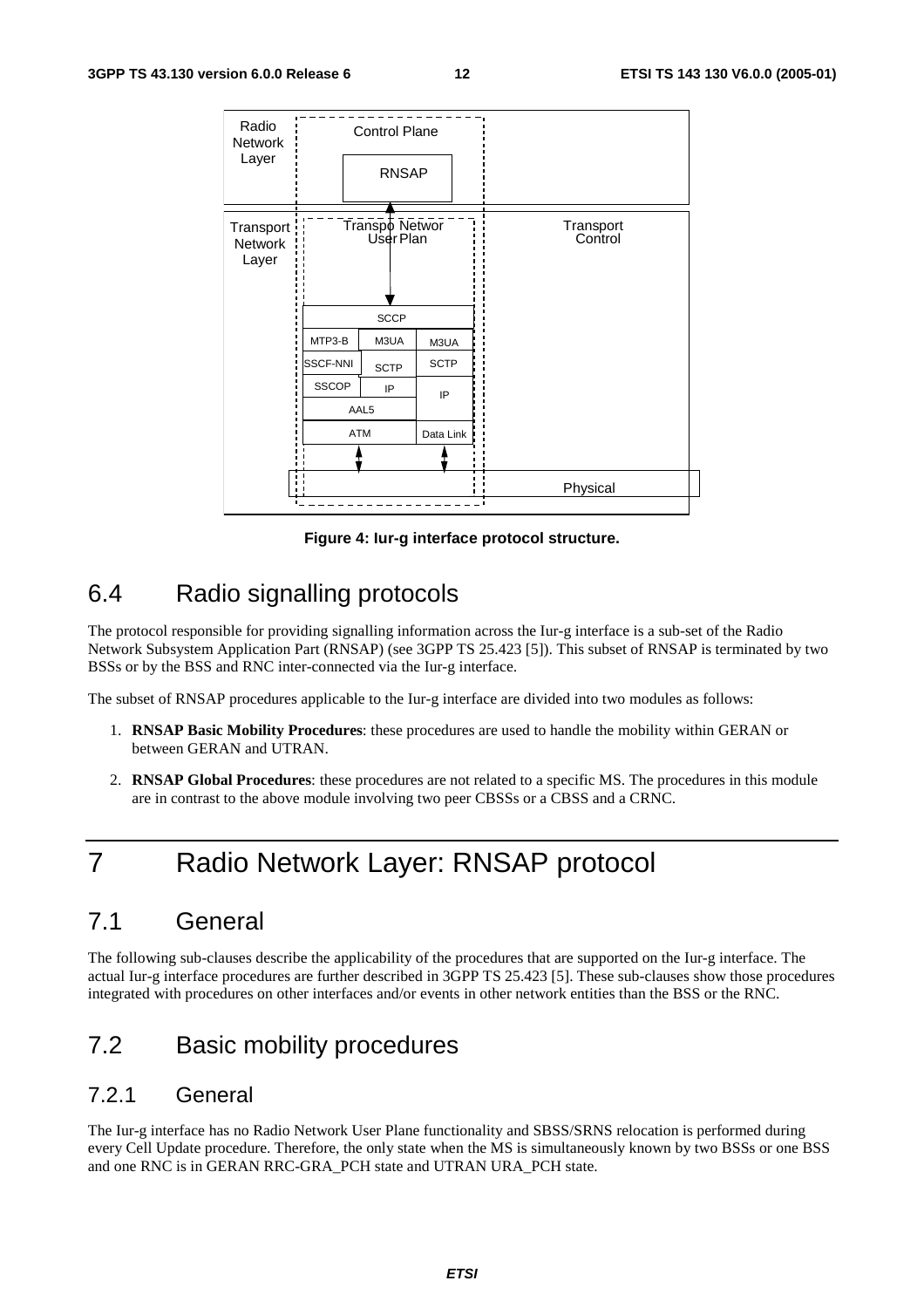In the GERAN RRC-GRA PCH and UTRAN URA PCH states, the following procedures related to the mobility of the MS are supported over the Iur-g interface:

- Paging;
- Cell Update;
- Registration Area Update; and
- RRC Connection Release.

The following sub-clauses describe how these procedures are performed over the Iur-g interface.

Elementary procedures over the Iur-g interface that support above mentioned mobility procedures are specified in 3GPP TS 25.423 [5] and listed in the table below:

| <b>Elementary Procedure</b>       | <b>Initiating Message</b>               |
|-----------------------------------|-----------------------------------------|
| <b>Uplink Signalling Transfer</b> | <b>GERAN UPLINK SIGNALLING TRANSFER</b> |
|                                   | <b>INDICATION</b>                       |
| Downlink Signalling Transfer      | DOWNLINK SIGNALLING TRANSFER REQUEST    |
| <b>SRNS Relocation Commit</b>     | <b>SRNS RELOCATION COMMIT</b>           |
| Paging                            | <b>PAGING REQUEST</b>                   |

**Table 2: Iur-g basic mobility procedures** 

#### 7.2.2 Paging

The MS/UE in the RRC-GRA\_PCH and URA-PCH states may receive a CN initiated paging message. The Paging Request message received by the serving node (BSS or RNC) shall trigger paging over the registration area. In case registration area consists of cells belonging to different BSS/RNC, then the RNSAP Paging procedure over the Iur-g interface is used.. This procedure is used by the SBSS/SRNC to indicate to a CBSS/CRNC that an MS shall be paged in a cell or GRA/URA that is under the control of the CBSS/CRNC.

To illustrate further the usage of this procedure the following figure describes a scenario when the MS/UE has a context active towards PS domain and paging request is issued by the CS domain.



**Figure 5: Example of Paging over Iur-g**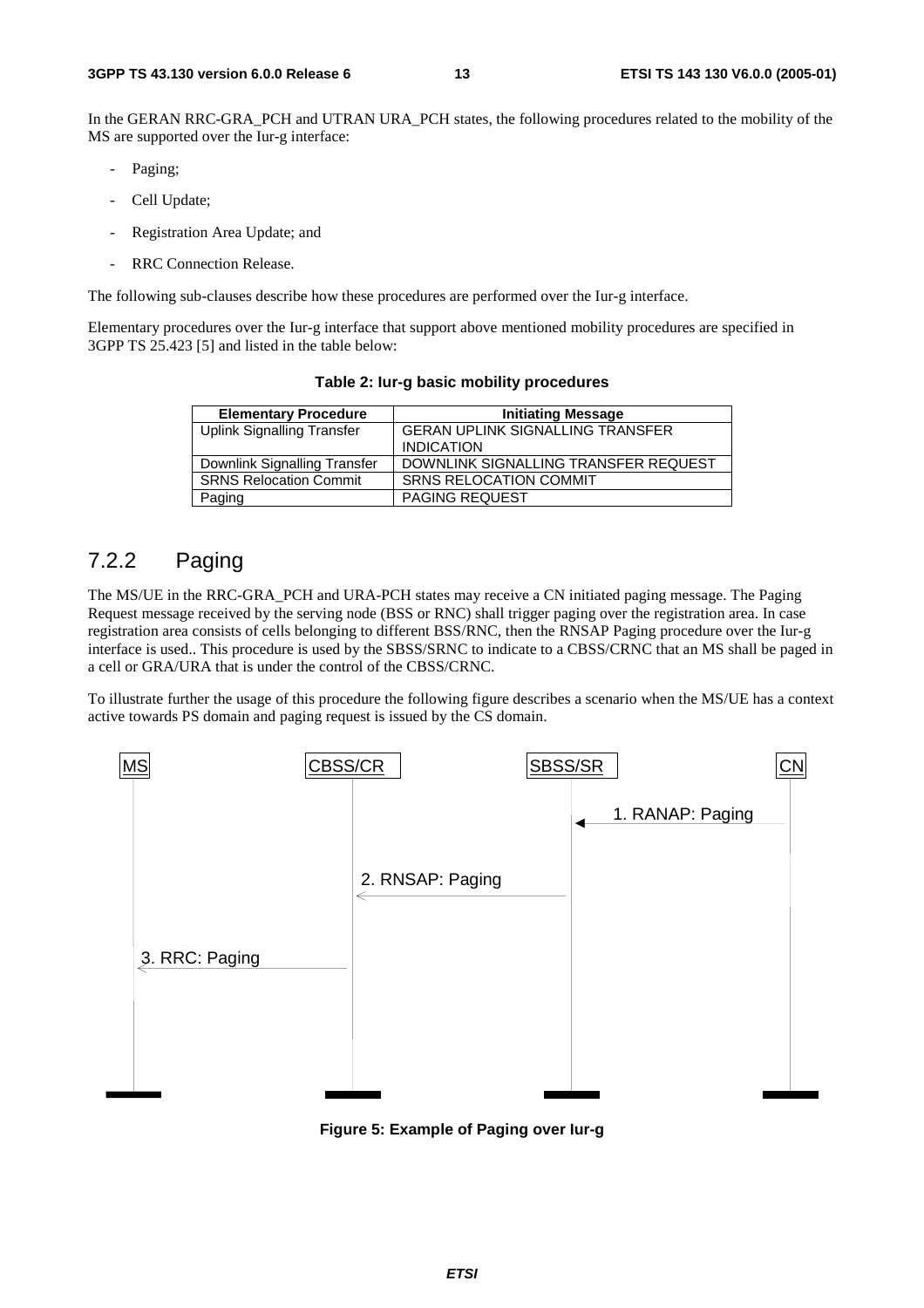#### 7.2.3 Cell Update

In the RRC-GRA\_PCH or URA\_PCH states the MS/UE may initiate the Cell Update procedure for reasons of uplink activity, whether that is an answer to a page, periodic cell update or uplink data transfer. As explained in sub-clause 4.3, a Cell Update procedure shall always trigger the SRNC/SBSS relocation. The following figure describes the signalling flow for Cell Update procedure.



**Figure 6: Cell Update with Relocation (Simplified)** 

- 1. MS/UE in RRC-GRA\_PCH and URA\_PCH states triggers the Cell Update procedure by sending RRC CELL UPDATE message to the DBSS/DRNC.
	- DBSS/DRNC will use RNSAP Uplink Signalling Transfer procedure to forward the Cell Update message to the SBSS/SRNC. The message that is used for this is GERAN Uplink Signalling Transfer Indication. The procedure and the contents of the message are described in 3GPP TS 25.423 [5]. There are two messages already defined one for FDD and one for TDD. In case of the Iur-g interface, RNSAP GERAN UPLINK SIGNALLING TRANSFER INDICATION message (GERAN message) is used.
- 2. Upon reception of CELL UPDATE message, the SBSS/SRNC shall trigger the SBB/SRNC relocation. Steps 4, 5, and 6 are not relevant for this discussion so they are omitted.
- 7. The Relocation Commit procedure is used by the source BSS/RNC to execute the relocation. This procedure is described in 3GPP TS 25.423 [5]. The procedure is triggered by the RELOCATION COMMIT message.
- 9. Assuming a successful relocation the former DBSS/DRNC, the SBSS/SRNC shall send the CELL UPDATE CONFIRM message to the UE/MS.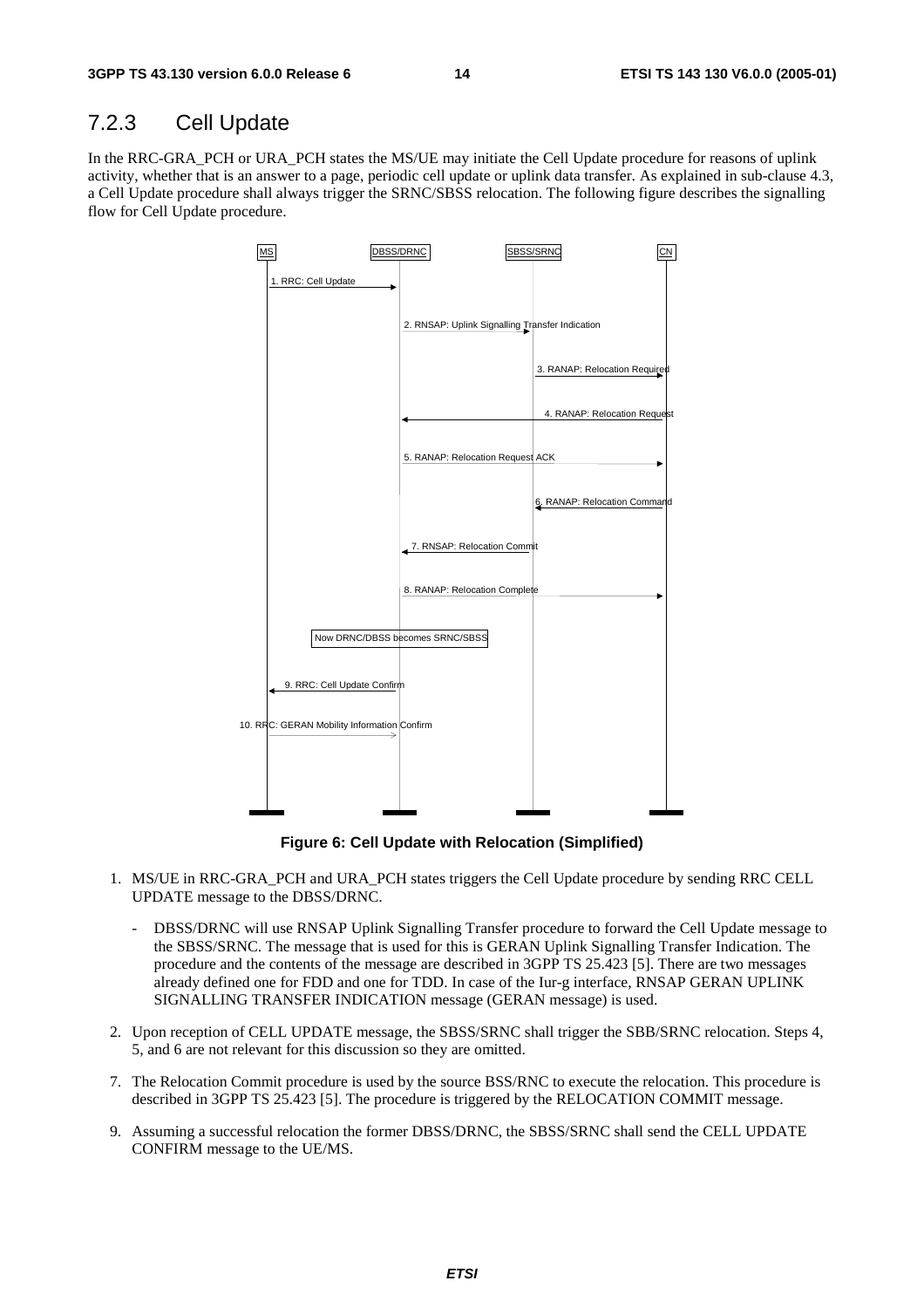#### 7.2.4 Registration Area Update

The MS/UE shall trigger the GRA/URA Update Procedure when there is a change in registration area, or based on the timers related to the periodic GRA/URA update. The following figure shows an example of a successful GRA/URA Update. This example assumes no SBSS/SRNC relocation.



**Figure 7: GRA Update, no relocation (Simplified)** 

- 1. The MS/UE in RRC-GRA or URA\_PCH states triggers the GRA/URA Update procedure by sending RRC GRA/URA UPDATE message to the DBSS/DRNC.
	- The DBSS/DRNC uses RNSAP Uplink Signalling Transfer procedure to forward the GRA/URA UPDATE message to the SBSS/SRNC. The GERAN UPLINK SIGNALLING TRANSFER INDICATION message is used for this. The procedure and the contents of the message are described in 3GPP TS 25.423 [5].
- 2. Upon reception of the GERAN UPLINK SIGNALLING TRANSFER INDICATION message containing the RRC GRA/URA UPDATE message, the SBSS/SRNC shall include the GRA/URA UPDATE CONFIRM message and use the Downlink Signalling Transfer procedure to request the DRNC/DBSS the transfer of the message to the MS/UE. The Downlink Signalling Transfer procedure is specified in 3GPP TS 25.423 [5]and it is triggered by DOWNLINK SIGNALLING TRANSFER REQUEST message. The content of this message is specified in 3GPP TS 25.423 [5]. The content of the message should be the same in case of the Iur-g interface, except for C-Id IE. In case of a DRNC, the C-Id is used, while in case of a DBSS, the CI IE shall be used.
- 3. The DBSS/DRNC shall send the GRA/URA UPDATE CONFIRM message to the UE/MS.

#### 7.2.5 RRC Connection Release

The SBSS/SRNC may trigger the RRC Connection Release procedure for an MS/UE in RRC-GRA\_PCH or URA\_PCH states. In order to release the RRC connection, the SBSS/SRNC shall first trigger the paging procedure. The SBSS/SRNC, in response to the Cell Update procedure, may then use the DOWNLINK SIGNALLING TRANSFER INDICATION message to relay the RRC CONNECTION RELEASE message to the MS/UE.

In addition, the SBSS/SRNC, in response to any Cell Update or GRA/URA Update procedures, may decide to trigger the release of RRC Connection. In that case the SBSS/SRNC shall use the DOWNLINK SIGNALLING TRANSFER INDICATION message to relay the RRC CONNECTION RELEASE message to the MS/UE.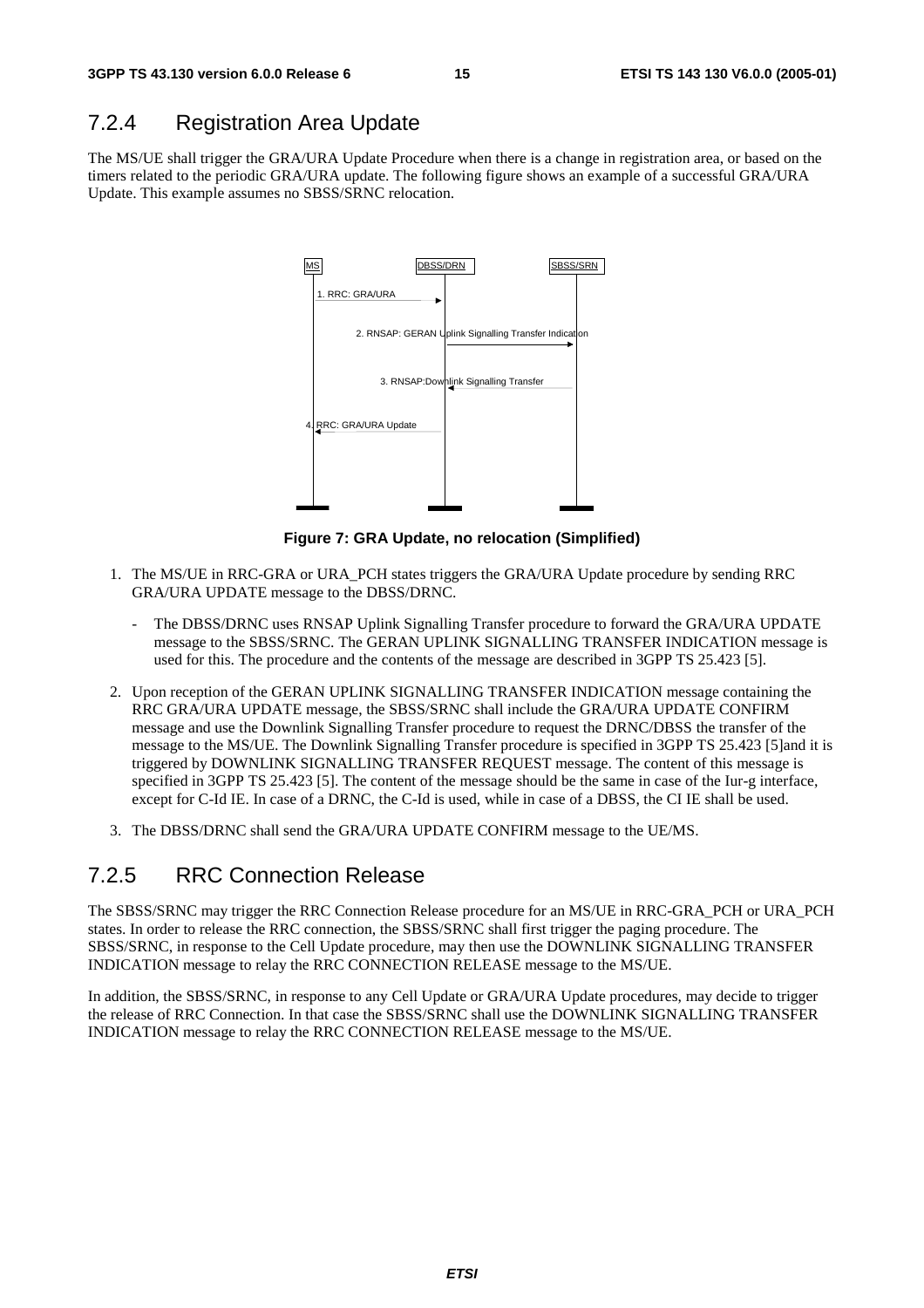#### 7.3 Void

### 7.4 Global procedures

#### 7.4.1 General

#### **Table 3: Global procedures list**

| <b>Elementary Procedure</b>           | <b>Initiating Message</b>                      |
|---------------------------------------|------------------------------------------------|
| Error Indication                      | <b>ERROR INDICATION</b>                        |
| <b>Common Measurement Initiation</b>  | COMMON MEASUREMENT INITIATION REQUEST          |
| <b>Common Measurement Reporting</b>   | <b>COMMON MEASUREMENT REPORT</b>               |
| <b>Common Measurement Termination</b> | COMMON MEASUREMENT TERMINATION REQUEST         |
| <b>Common Measurement Failure</b>     | COMMON MEASUREMENT FAILURE INDICATION          |
| Information Exchange Initiation       | <b>INFORMATION EXCHANGE INITIATION</b>         |
| <b>Information Reporting</b>          | <b>INFORMATION REPORT</b>                      |
| Information Exchange Termination      | <b>INFORMATION EXCHANGE TERMINATION</b>        |
|                                       | <b>REQUEST</b>                                 |
| Information Exchange Failure          | <b>INFORMATION EXCHANGE FAILURE INDICATION</b> |

#### 7.4.2 Error Indication

The Error Indication procedure is initiated by a node to report detected errors in a received message, provided they cannot be reported by an appropriate response message.

#### 7.4.3 Common Measurement Functions

The Common Measurement function in the Iur-g interface is used to support the Improved RRM across BSS and BSS/RNC. This functionality is supported by adopting the Iur procedures for Common Measurements:

- **Common Measurement Initiation**: This procedure is used by an RNC/BSS to request the initiation of measurements of common resources to another RNC/BSS. For measurements made in GERAN cells, only the following measurement types are applicable:
	- Load
	- RT load
	- NRT load information
- **Common Measurement Reporting**: This procedure is used by an RNC/BSS to report the result of measurements requested by another RNC using the Common Measurement Initiation.
- **Common Measurement Termination**: This procedure is used by an RNC/BSS to terminate a measurement previously requested by the Common Measurement Initiation procedure.
- **Common Measurement Failure**: This procedure is used by an RNC/BSS to notify another RNC/BSS that a measurement previously requested by the Common Measurement Initiation procedure can no longer be reported.

#### 7.4.4 Information Exchange Functions

This Information Exchange functions are used to initiate, maintain and terminate information exchange between two RNC/BSS nodes. This functionality is supported by adopting the Iur procedures for Information Exchange:

- **Information Exchange Initiation:** This procedure is used by a BSS/RNC to request the initiation of an information exchange with another BSS/RNC. The procedure is initiated with an INFORMATION EXCHANGE INITIATION REQUEST message sent from BSS1 to BSS2/RNC2 or by RNC1 to BSS2. Upon reception, the BSS2/RNC2 shall provide the requested information according to the parameters given in the request.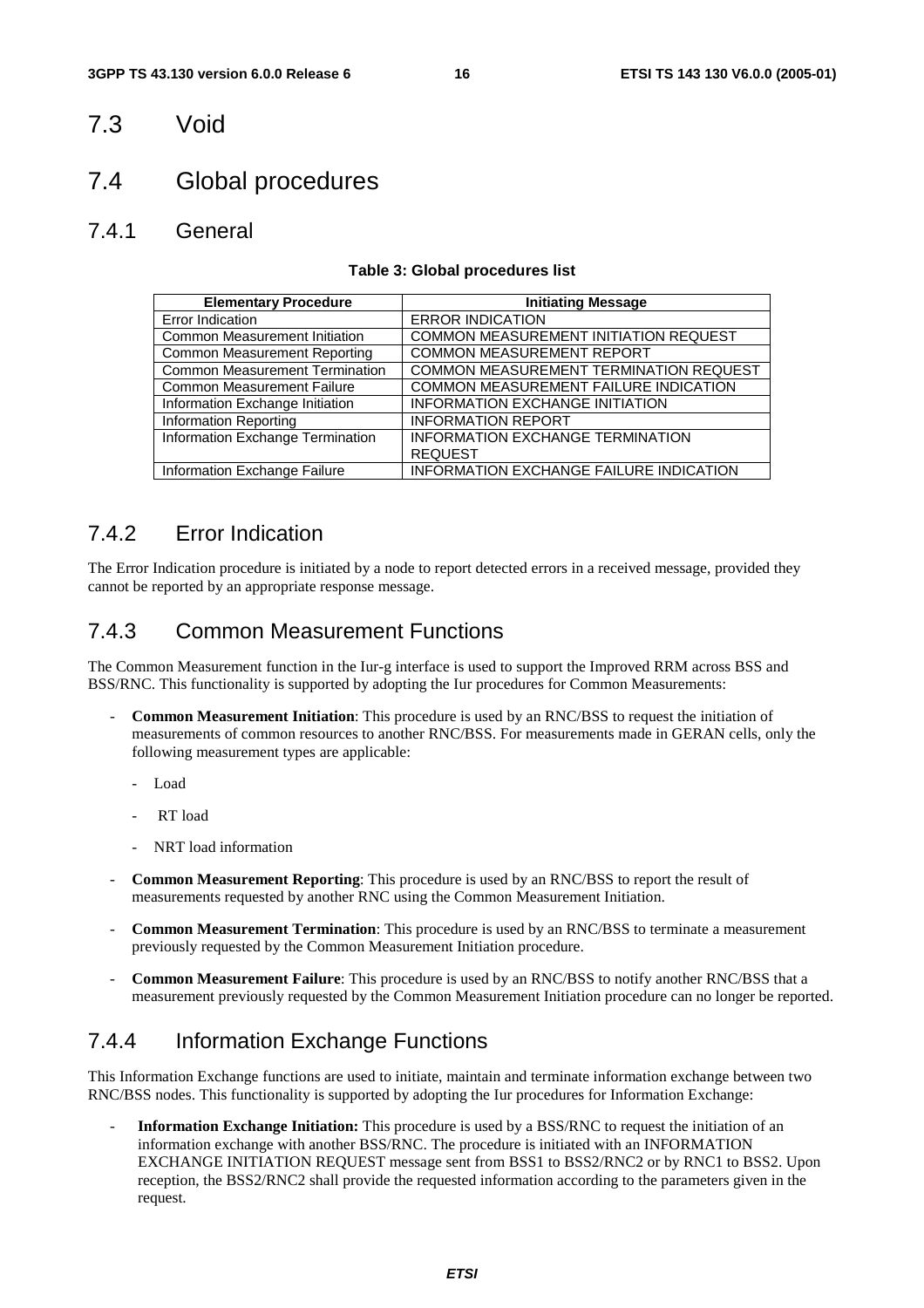- **Information Reporting:** This procedure is used by a BSS/RNC to report the result of information requested by another BSS/RNC using the Information Exchange Initiation.
- **Information Exchange Termination:** This procedure is used by a BSS/RNC to terminate the information exchange requested using the Information Exchange Initiation.
- **Information Exchange Failure:** This procedure is used by a BSS/RNC to notify another that the information exchange it previously requested using the Information Exchange Initiation can no longer be reported.

The information which can be requested on the Iur and Iur-g interfaces is shown in the table below marked with "X". For information which is not applicable on the Iur-g interface, the BSS shall regard the Information Exchange Initiation procedure as failed.

#### **Table 4: Allowed Information types on Iur and Iur-g interfaces**

| <b>Information Type</b>    |     | <b>Interface</b> |
|----------------------------|-----|------------------|
|                            | lur | lur-g            |
| <b>IPDL Parameters</b>     |     |                  |
| <b>DGPS Corrections</b>    |     |                  |
| <b>GPS</b> Information     |     |                  |
| <b>Cell Capacity Class</b> |     |                  |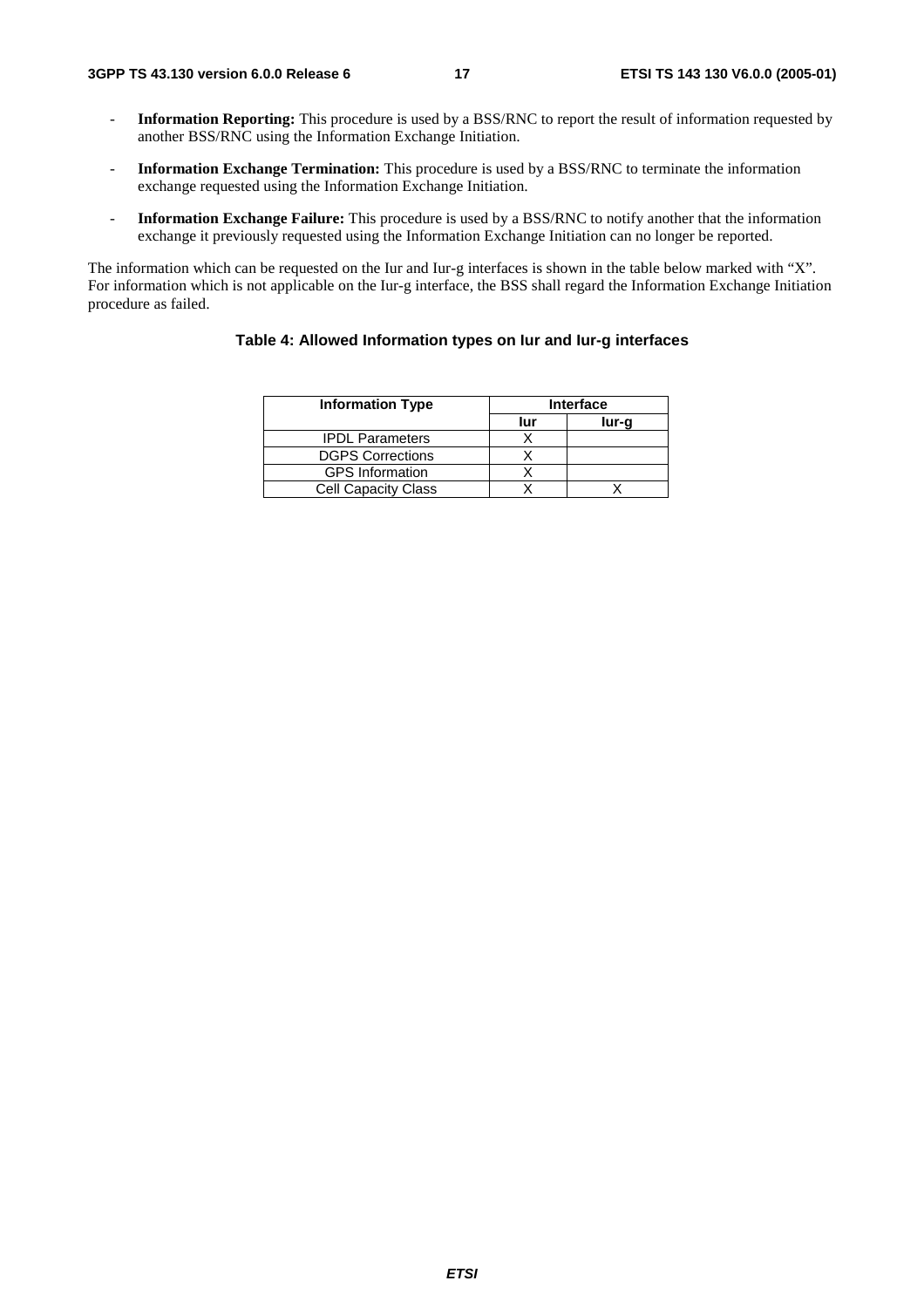# Annex A (Informative): Change history

| Date /<br>TSG# |  | <b>TSG Doc. CR Rev Subject/Comment</b>                            | l New |
|----------------|--|-------------------------------------------------------------------|-------|
| <b>GP-11</b>   |  | Conversion to Technical Specification based upon TR 43.930 v5.1.0 | 5.0.0 |
|                |  |                                                                   |       |
| $GP-23$        |  | Version for Release 6                                             | 6.0.0 |